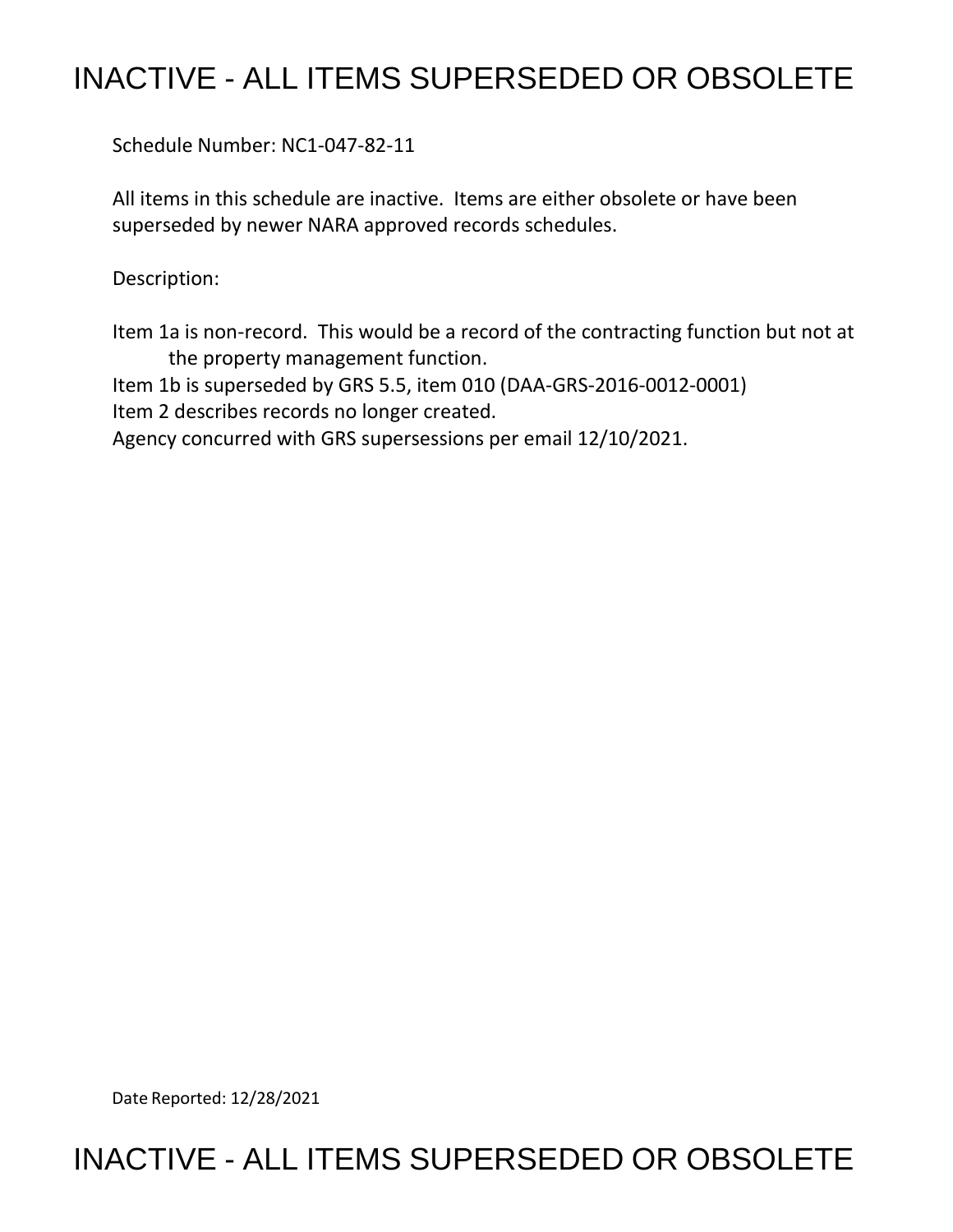|                      |                                                                                                                                                                                                                                                                                                                                                                                                                                                                                                                                                     |                                                                       |                                                                                                                                           | Junyr H                           |              |  |
|----------------------|-----------------------------------------------------------------------------------------------------------------------------------------------------------------------------------------------------------------------------------------------------------------------------------------------------------------------------------------------------------------------------------------------------------------------------------------------------------------------------------------------------------------------------------------------------|-----------------------------------------------------------------------|-------------------------------------------------------------------------------------------------------------------------------------------|-----------------------------------|--------------|--|
|                      | REQUEST FOR RECOHDS DISPUSITION AUTHORITY                                                                                                                                                                                                                                                                                                                                                                                                                                                                                                           |                                                                       |                                                                                                                                           | <b>LEAVE BLANK</b>                |              |  |
|                      | (See Instructions on reverse)                                                                                                                                                                                                                                                                                                                                                                                                                                                                                                                       |                                                                       | JOB NO                                                                                                                                    |                                   |              |  |
|                      |                                                                                                                                                                                                                                                                                                                                                                                                                                                                                                                                                     |                                                                       |                                                                                                                                           |                                   |              |  |
|                      | TO. GENERAL SERVICES ADMINISTRATION,<br>NATIONAL ARCHIVES AND RECORDS SERVICE, WASHINGTON, DC 20408<br>1. FROM (AGENCY OR ESTABLISHMENT)                                                                                                                                                                                                                                                                                                                                                                                                            |                                                                       | $NC1 - 47 - 82 - 11$<br>DATE RECEIVED<br>June 4, 1982                                                                                     |                                   |              |  |
|                      |                                                                                                                                                                                                                                                                                                                                                                                                                                                                                                                                                     |                                                                       |                                                                                                                                           |                                   |              |  |
| HHS                  |                                                                                                                                                                                                                                                                                                                                                                                                                                                                                                                                                     |                                                                       |                                                                                                                                           | NOTIFICATION TO AGENCY            |              |  |
| 2. MAJOR SUBDIVISION |                                                                                                                                                                                                                                                                                                                                                                                                                                                                                                                                                     |                                                                       |                                                                                                                                           |                                   |              |  |
| SSA                  |                                                                                                                                                                                                                                                                                                                                                                                                                                                                                                                                                     |                                                                       | n acredance with the provisions of 44 U.S.C. 3303a the disposal re-<br>quest, including amendments, is approved exunpt for items that may |                                   |              |  |
| 3. MINOR SUBDIVISION |                                                                                                                                                                                                                                                                                                                                                                                                                                                                                                                                                     |                                                                       | be stumped "discusal nut approved" or "withdrawn" in column 10.                                                                           |                                   |              |  |
|                      | Office of Management, Budget, and Personnel                                                                                                                                                                                                                                                                                                                                                                                                                                                                                                         |                                                                       |                                                                                                                                           |                                   |              |  |
|                      | 4. NAME OF PERSON WITH WHOM TO CONFER-                                                                                                                                                                                                                                                                                                                                                                                                                                                                                                              | 5. TEL. EXT                                                           | lo ~ 18-8                                                                                                                                 |                                   |              |  |
|                      | Ernest P. Lardieri                                                                                                                                                                                                                                                                                                                                                                                                                                                                                                                                  | 594-5770                                                              |                                                                                                                                           |                                   |              |  |
| C. DATE              | retention.<br>D. SIGNATI<br><b>SENTATIVE</b><br>IE OF AGENCY REPA                                                                                                                                                                                                                                                                                                                                                                                                                                                                                   | $E.$ TITLE $\cdot$                                                    |                                                                                                                                           |                                   |              |  |
| 6/1/82               |                                                                                                                                                                                                                                                                                                                                                                                                                                                                                                                                                     |                                                                       | Department Records Management Officer                                                                                                     |                                   |              |  |
|                      |                                                                                                                                                                                                                                                                                                                                                                                                                                                                                                                                                     |                                                                       |                                                                                                                                           | 9.                                | 10.          |  |
| 7.<br><b>ITEM NO</b> |                                                                                                                                                                                                                                                                                                                                                                                                                                                                                                                                                     | 8. DESCRIPTION OF ITEM<br>(With Inclusive Dates or Retention Periods) |                                                                                                                                           | SAMPLE OR<br>JOB NO.              | ACTION TAKEN |  |
|                      | Communications Systems Management Files<br>Inventory File                                                                                                                                                                                                                                                                                                                                                                                                                                                                                           |                                                                       |                                                                                                                                           |                                   |              |  |
|                      | Telephone System Contracting Files<br>1.                                                                                                                                                                                                                                                                                                                                                                                                                                                                                                            |                                                                       |                                                                                                                                           |                                   |              |  |
|                      | Copies of contracts, prepared by vendors in seeking pro-<br>curement of telephone systems for SSA offices. Included<br>are successful and unsuccessful proposals, implementation<br>documents, service information, and close-out information.<br>The contract proposals provide technical information<br>regarding the operation of the system and equipment and are<br>of value as long as SSA continues to use the equipment.<br>Record copies of contract documents are maintained by<br>Division of Contracts and Grants Management, Office of |                                                                       |                                                                                                                                           |                                   |              |  |
|                      | Management, Budget, and Personnel.<br>Unsuccessful Proposal<br>$a \cdot$                                                                                                                                                                                                                                                                                                                                                                                                                                                                            |                                                                       |                                                                                                                                           | <sub>G-</sub> RJ I<br> Lten 6/hA) |              |  |

| ь. |           |  | Successful Proposal and Related Contracting |  |
|----|-----------|--|---------------------------------------------|--|
|    | Documents |  |                                             |  |

Destroy one year after system and equipment use is discontinued.

note: Transfer to the SSA Holding Area is authorized.

 $A$ /0  $ARSS$ ,  $DPTA$  $2$ t P 4 NGE2) 115-107 76C V E EA Clase  $6 - 29 - 82 : 6$ caa iNs

**STANDARD FORM 115**<br>Revised April, 1975<br>Prescribed by General Services Administration<br>FPMR (41 CFR) 101-11.4

 $683$ Item 4c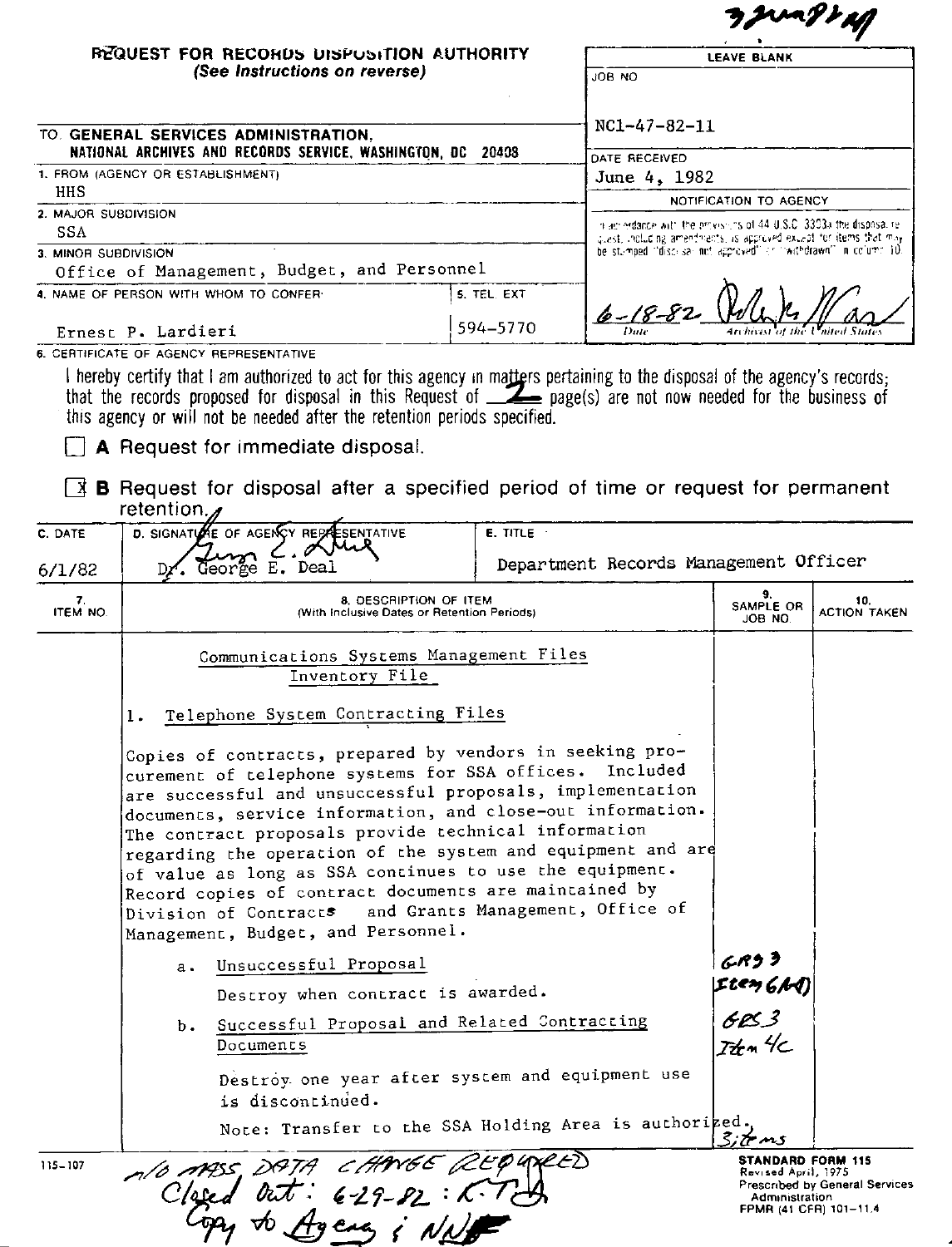

## **INSTRUCTIONS**

#### General Instructions:

Use Standard Form 115 (obtainable from supply depots of the Federal Suppiy Service, General Services Administration) and the continuation sheet Standard Form 115a (obtainable from the Records Disposition Division. Office of Federal Records Centers. National Archives and Records Service, Washington, D.C. 20408) to obtain authority to dispose of records or to request permanent retermon of records. Detach the fifth copy-from the set and keep as car reference copy. Submit the first four copies of the set to the National Archives and historics Service. One copy will be returned to the agency is restifications obtens that are authorized for disposal. lients withdrawn or not opproved for disposal will be so marked. Fisch SE 115 requiring Comproflet General concurrence mast be recompanied by a nonfication by approval from GAO.

### Specife Instructions:

Entries 2, 2, use of should show what seemsy has custody of the enants 20 dore dentified on the form, and should contain the name of the depart), at or independent seemsy, and its major and announ **andivisions** 

Entries 4 and 5 should help identify and 'neate the person to whom inquiries vecarding the records should be directed

Firm 6 monal be signed and dated on the four copies by the severity repressentative. The nomber of pages involved in the request should be inserted.

Box A should be checked if the records may be disposed of immediately. Box B should be checked if continuing disposal authority is requested or if permanent retention is requested. Only one box may be checked.  $\chi_1 \approx 200$  and  $\mathcal{P} \times \mathcal{P}$ 

Entry 7 should contain the numbers of the items of records identified on the form in sequence, i.e.,  $1, 2, 3, 4$ , etc.

Entry 8 should show what records are proposed for disposal.

Center headings should indicate what office's records are involved if all records described on the form are not those of the same office or if they are records created by another office or agency.

An identification should be provided of the types of records involved if they are other than textural records, for example, if they are photographic records, sound recordings, or cartographic records,

An itemization and accurate identification should be provided of the series of records that are proposed for disposal or retention. Each series should comprise the largest proctical grouping of separately organized and togically retated materials that can be treated as a single unit for purposes of disposal. Component parts of a series may be isted separately if numbered consecutively as Ia. 1b, etc., suder the general series entry,

A statement stabild be provided showing when disposal is to be made of the records, thus,

If immediate dispose is requested of past accumulations of records, the inclusive dates during which the records were produced should be stated.

If continuing disposal is requested for records that mive accumulated to will continue or scenmulate, the retention period may be expressed in terms of lears months etc., or in economic forure actions on events. A diffure surion or event that is to determine the retention period most be objective and definite. If disposal of the records is centiment apon than beaut, merofilmed, or otherwise reproduced or recorded to intachine recitable media, the retention period show doread. "Unitis iscertained that reproduced copies or recordings have been made in accordance with GSA regulations and are idequate substantes for the paper tecords," Also, the provisions of FPMR > 101-11.5 should be observed.

Entry 9 should be checked if samples are submitted for an item. However, samples of the records are not required unless they are requested by the NARS appraiser. If an item has been previously submitted, the relevant job and item number should be entered.

Entr5 10 should be left blank.

Records